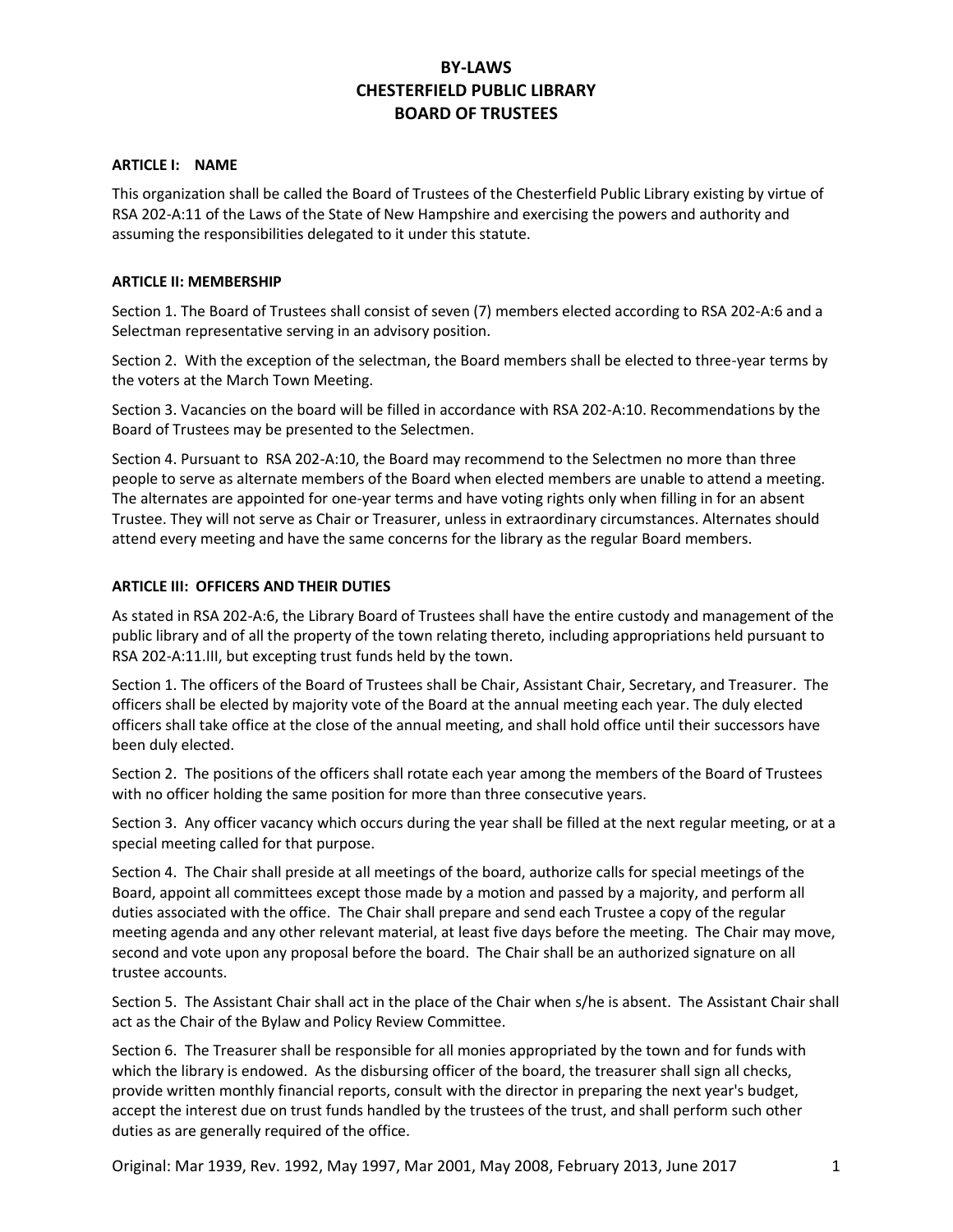# **BY-LAWS CHESTERFIELD PUBLIC LIBRARY BOARD OF TRUSTEES**

Section 7. The Secretary shall promptly record the minutes of all meetings of the board, including the names of members, persons appearing before the board, and a brief description of the subject matter discussed and final decisions. The Secretary shall also (i) see that the minutes are open to public inspection not more than 5 business days after the meeting, unless an exception applies under RSA 91-A:6, (ii) see that the minutes are placed on permanent file at the library and sent to all members of the board five days before the next meeting, and (iii) perform such duties as are generally associated with the office.

## **ARTICLE IV: MEETINGS**

Section 1. Regular meetings shall be held on the third Tuesday of each month at a time and place to be determined by the board.

Section 2. Special meetings may be held at any time at the call of the Chair or any four board members.

Section 3. The time and place of all trustee meetings shall be posted in 2 appropriate places at least twenty four hours in advance of the meeting and shall be open to the public in accordance with RSA 91.

Section 4. Trustees are expected to attend all board meetings. Three unexcused absences during the year between town meetings shall be equivalent to a resignation. Absences shall be considered excused if prior notification is given to any other member of the board of trustees.

Section 5. A quorum for the transaction of business at any meeting shall consist of four (4) members of the board being present. An affirmative vote of the majority of all members present at the time will approve any action before the board.

Section 6. The latest edition of Robert's Rules of Order shall govern in the parliamentary procedures of the Board.

## **ARTICLE V: LIBRARY DIRECTOR:**

Section 1. The board shall appoint a qualified library director who shall be the executive administrative officer of the library and who shall not be a Trustee

Section 2. The director shall recommend to the board the appointment and specify the duties of other employees. The director shall have the authority to appoint interim or part-time employees without prior board approval, provided that such appointment be reported to the board at their next regular board meeting.

Section 3. The director shall be held responsible for the proper direction and supervision of the staff, for the care and maintenance of the library property, the proper and adequate selection of library resources in keeping with the policies established by the trustees, and for the efficient provision of library service to the public.

Section 4. The director shall make monthly reports to the board regarding the operations of the library in whatever form the board determines.

## **ARTICLE VI: COMMITTEES**

Section 1. The Executive Committee of the Board of Trustees shall consist of the following three (3) Board members: the Chair (or the Vice-Chair in the absence of the Chair), the Secretary and the Treasurer. The Executive Committee is responsible for periodically conducting a review and evaluation of the performance